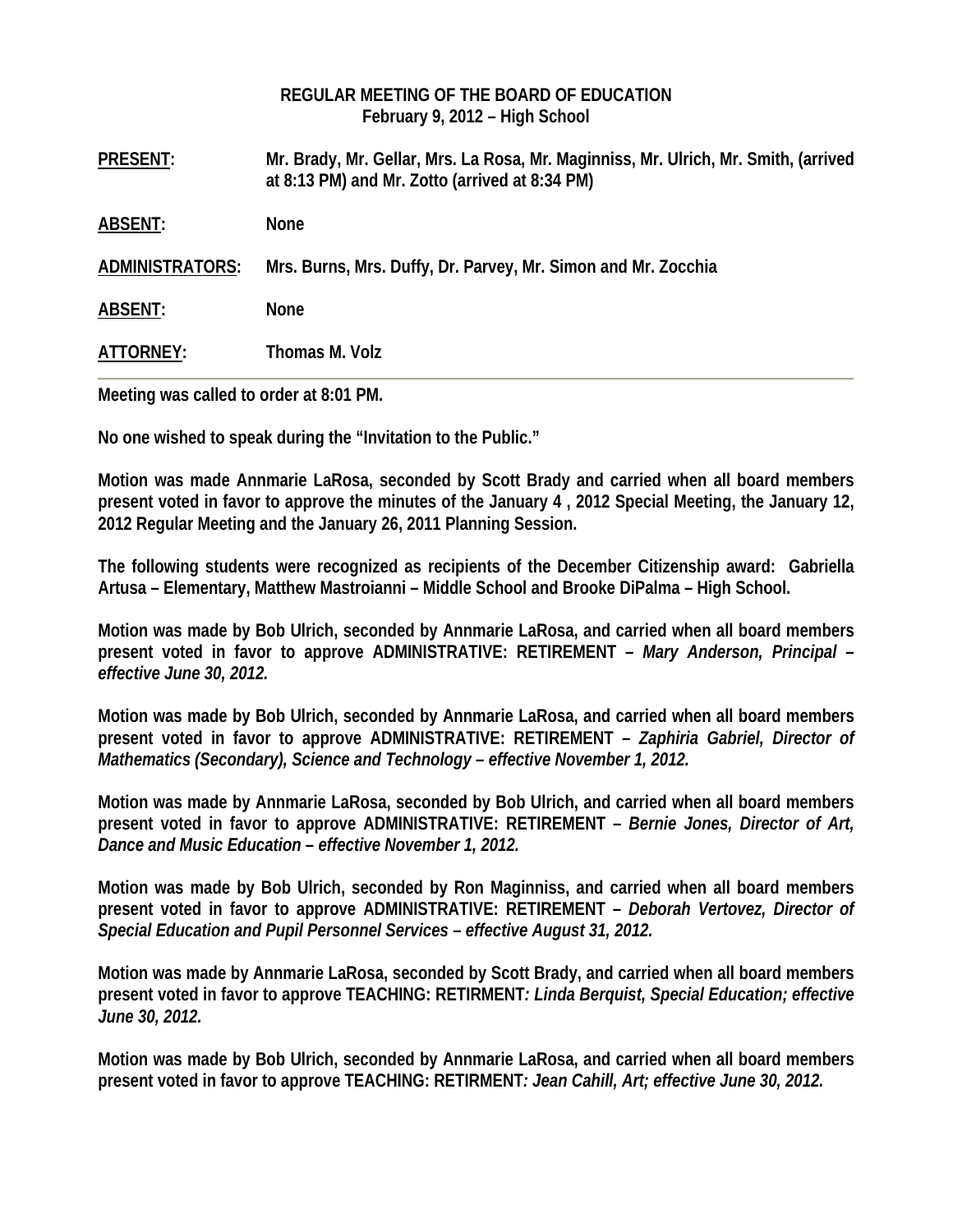**Motion was made by Scott Brady, seconded by Annmarie LaRosa, and carried when all board members present voted in favor to approve TEACHING: RETIRMENT***: Susan Connors, Elementary; effective June 30, 2012.* 

**Motion was made by Scott Brady, seconded by Annmarie LaRosa, and carried when all board members present voted in favor to approve TEACHING: RETIRMENT***: Pam Giarrusso, Library Media; effective June 30, 2012.* 

**Motion was made by Scott Brady, seconded by Annmarie LaRosa, and carried when all board members present voted in favor to approve TEACHING: RETIRMENT***: Carol LaNoce, Special Education; effective June 30, 2012.* 

**Motion was made by Scott Brady, seconded by Ron Maginniss, and carried when all board members present voted in favor to approve TEACHING: RETIRMENT***: Jacqueline Wilson, Science; effective June 30, 2012.*

**Motion was made by Scott Brady, seconded by Ron Maginniss, and carried when all board members present voted in favor to approve the following resolution: "Be it resolved, that upon the recommendation of the Superintendent of Schools, effective June 30, 2012, professional positions in the West Islip Public School District be abolished in the Clerical are (2 Senior Clerk-Typists), Paraprofessional area (2 full-time School Monitors, 2 full-time School Teacher Aides and 6 part-time School Monitors), Custodial area (2 Head Custodians, 3 Custodial Worker I), Nurse area (2 Registered Nurses)."** 

**Motion was made by Bob Ulrich seconded by Annmarie LaRosa, and carried when all board members present voted in favor to approve CLASSIFIED CIVIL SERVICE: RESIGNATION:** *Nalan Rosenberg, Part-Time Food Service Worker***;** *effective December 23, 2011.* 

**Motion was made by Bob Ulrich, seconded by Annmarie LaRosa, and carried when all board members present voted in favor to approve CLASSIFIED CIVIL SERVICE: CHANGE IN TITLE: Michael Messere, Maintenance Mechanic III***; effective February 10, 2012.* 

**Motion was made by Annmarie LaRosa, seconded by George Smith, and carried when all board members present voted in favor to approve OTHER: 2012 SPRING HIGH SCHOOL COACHES: Baseball - Shawn Rush, Varsity Coach; Anthony Yuli, Assistant Varsity Coach; Steve Mileti, Junior Varsity Coach. Softball – Michelle Jantzen, Varsity Coach; Beth Crimi, Assistant Varsity Coach; Colleen Reilly, Junior Varsity Coach. Boys Track – Jeremy Robertson, Varsity Coach; John Lavery, Assistant Varsity Coach. Girls Track – Nick Grieco, Varsity Coach; Chris Kaigh, Assistant Varsity Coach. Boys Lacrosse – Scott Craig, Varsity Coach; William Turri, Assistant Varsity Coach; Jon Reese, Varsity Volunteer Coach; Peter Murray, Varsity Volunteer Coach; Mike Hazelton, Junior Varsity Coach; Dave Rubano, Assistant Junior Varsity Coach; Evan Rafferty, Junior Varsity Coach. Girls Lacrosse – Joseph Nicolosi, Varsity Coach; Tom Powers, Assistant Varsity Coach; Michelle Studley-Broderick, Junior Varsity Coach; Boys Tennis – George Botsch, Varsity Coach; Norman Wingert, Junior Varsity Coach. Girls Golf – Thomas Loudon, Varsity Coach.** 

**Motion was made by Scott Brady, seconded by Bob Ulrich, and carried when all board members present voted in favor to approve OTHER: 2012 HIGH SCHOOL COACHES: Kickline – Abigail Agresta-Stratton, Varsity Coach,** *effective February 2, 2012.*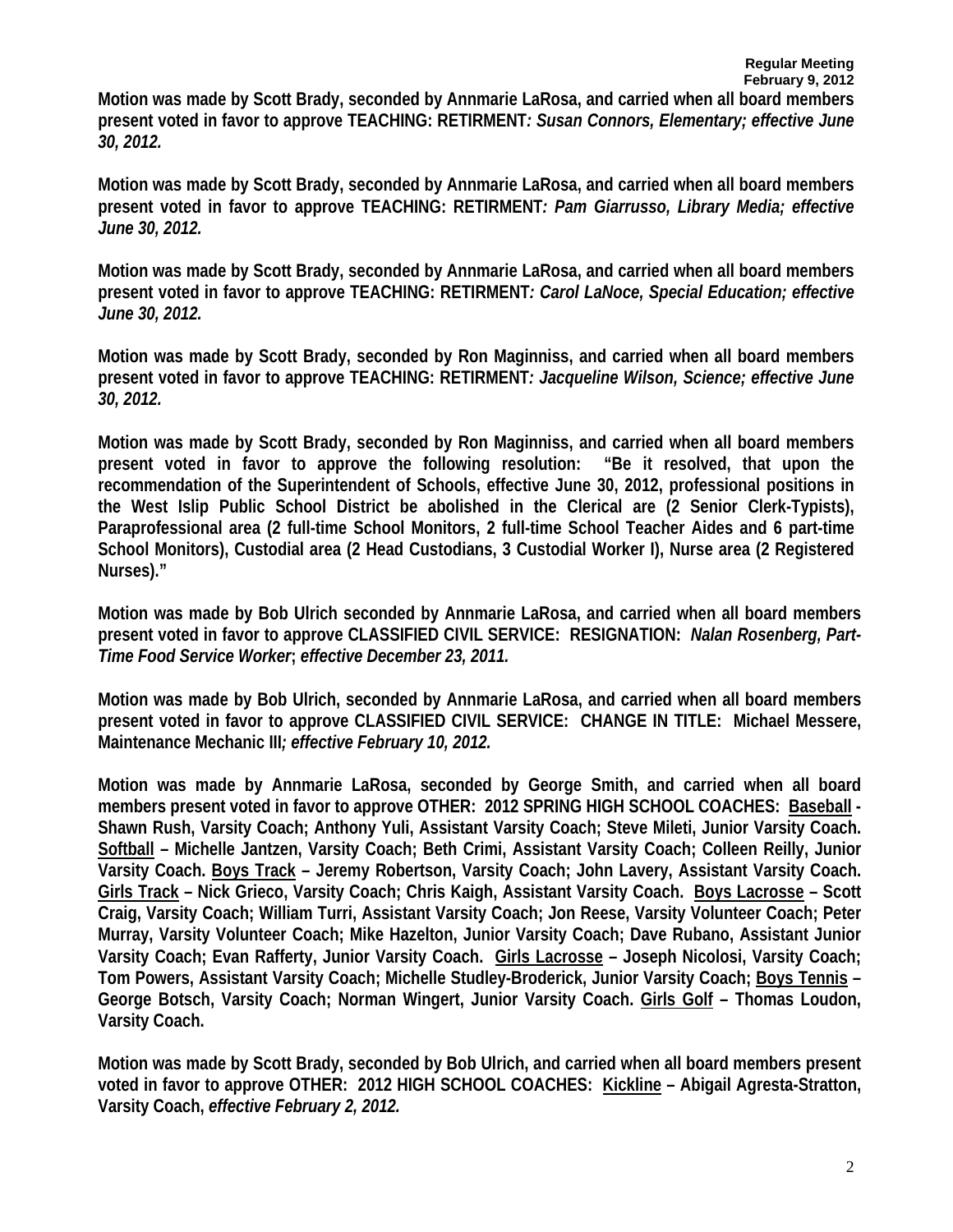**Motion was made by Bob Ulrich, seconded by Annmarie LaRosa, and carried when all board members present voted in favor to approve OTHER: SUBSTITUTE TEACHER:** *Alessia Buccafusca, effective February 6, 2012; Philip Ciancarelli, effective February 10, 2012; Brad Closson, effective February 10, 2012; Melissa Ann Force, effective February 10,2012; Allison Herman, effective February 10, 2012; \*Natatia Nugent, effective February 10, 2012; Jeannette Pierrepont, effective February 10, 2012; Chelsea Reimer, effective February 16, 2012; \*Stephen Zydor, effective February 6, 2012 – student teacher.* 

**Motion was made by Bob Ulrich, seconded by Annmarie LaRosa, and carried when all board members present voted in favor to approve OTHER: HOME INSTRUCTION:** *Megan Smith (English), effective February 10, 2012.* 

**CURRICULUM UPDATE: Mrs. Burns discussed the Completed Curriculum Development Project -** Spanish 1A; Course Name Changes: Information Processing → Microsoft Office 2010, Business Law → Business and Personal Law and Web Wizards → Web Design; and the New Course Proposal: **Calculus. Mrs. Burns also reminded the community that progress reports and report cards will no longer be mailed home to parents. If a parent is in need of an identification code to access the parental portal they should contact the District's IT department for assistance.** 

**Motion was made by Annmarie LaRosa, seconded by Bob Ulrich, and carried when all board members present voted in favor to approve completed curriculum development project – Spanish 1A.** 

**Motion was made by Bob Ulrich, seconded by Annmarie LaRosa, and carried when all board members present voted in favor to approve course names changes - Information Processing → Microsoft Office 2010; Business Law → Business and Personal Law; Web Wizards → Web Design.** 

**Motion was made by Bob Ulrich, seconded by George Smith, and carried when all board members present voted in favor to approve a new course proposal – Calculus.** 

**REPORT OF BOARD COMMITTEES:** 

**FINANCE: Mr. Smith reported on the meeting of February 7, 2012 where the following items were addressed – warrants, treasurer's report, extracurricular funds, payroll summary reports, financial reports and the internal claims report.** 

**AUDIT: Mr. Smith reported that the Audit Committee (full board) met on January 26th and heard a presentation by R. S. Abrams on the Independent Auditors Report and by Cullen and Danowski on the Internal Auditors Report.** 

**BUILDINGS AND GROUNDS: Mr. Ulrich reported on the meeting February 7th where discussion revolved around - summer construction work and the bid process for this work, the upcoming soccer tournament and turf field usage during the spring season.** 

**EDUCATION MEETING: Mrs. LaRosa reported on the meeting of February 9th where the following was discussed – Regents results, RCT results, IB Program Update, professional development and Udall Road Middle School's CEP.**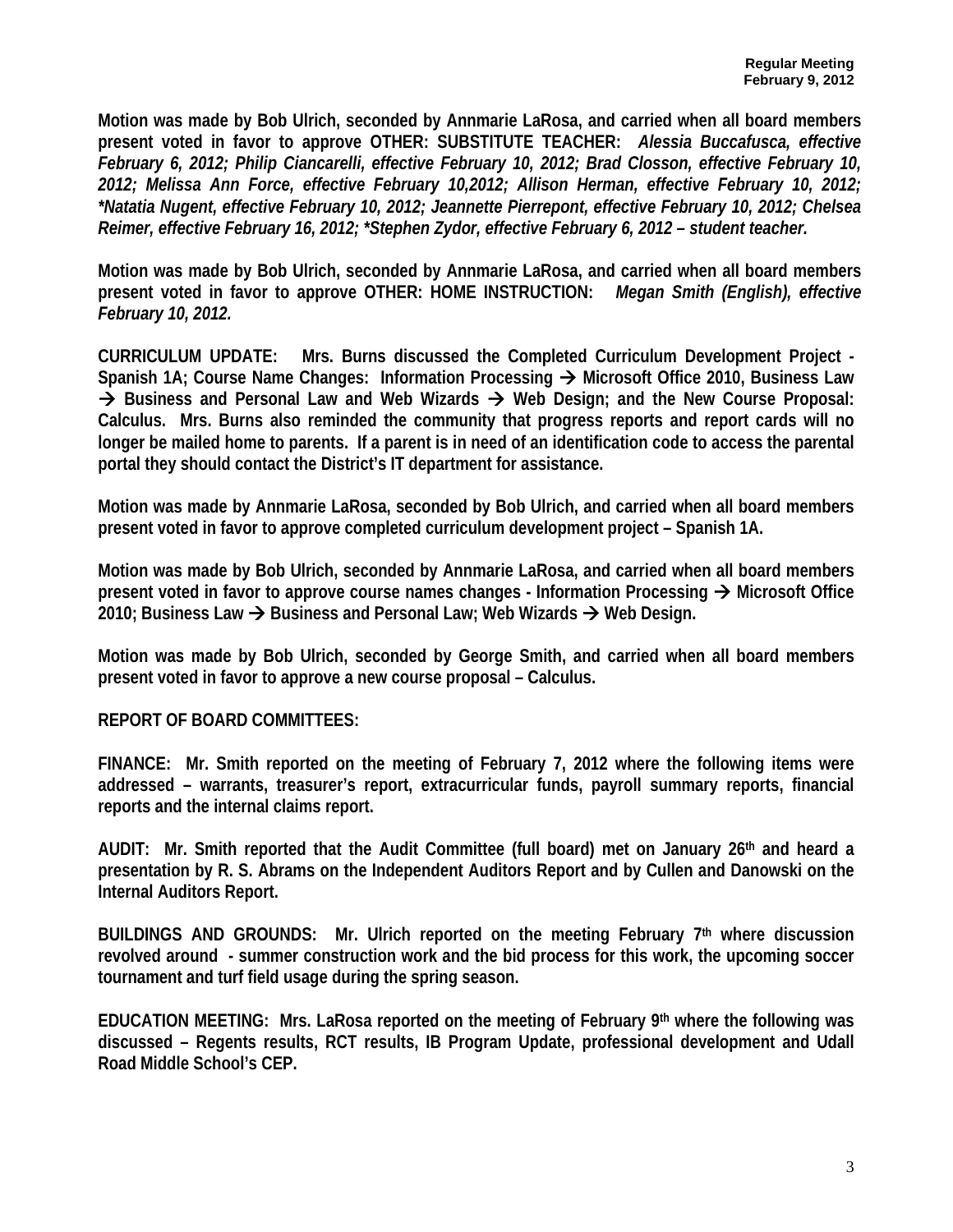**SPECIAL EDUCATION: Mr. Maginniss reported on the meeting which was held on February 9th where new CSE/CPSE recommendations, student placements, the budget process and the plan to reassign BOCES students back to programs within West Islip.** 

**The Treasurer's Report was presented. Beginning balance as of 11/30/11 – \$12,007,561.64; ending balance as of 12/31/11 – \$ 2,522,005.01** 

**Motion was made by Bob Ulrich, seconded by George Smith, and carried when all board members present voted in favor to approve Budget Transfer # : 2974-2979.** 

**Motion was made by George Smith, seconded by Bob Ulrich, and carried when all board members present voted in favor to approve a contract addendum with School Construction Consultants, 2012 Capital Improvements Construction Manager Services, \$71,5000, January 2012 through November 2012.** 

**Motion was made by Scott Brady, seconded by Annmarie LaRosa, and carried when all board members present voted in favor to approve the following donation: Box Tops for Education**  $\rightarrow$  **Beach Street Middle School – \$1,179.80.** 

**Motion was made by George Smith, seconded by Annmarie LaRosa, and carried when all board members present voted in favor to approve a health service contracts for the 2011-2012 school year with the Middle Country Central School District in the amount of \$1,419.08; with the Jericho Union Free School District in the amount of \$969.15 and with the Uniondale Union Free School District in the amount of \$614.29** 

**Motion was made by Annmarie LaRosa, seconded by Scott Brady, and carried when all board members present voted in favor to approve SEDCAR contracts with ACLD, AHRC, Bilinguals, Building Blocks Pre-School, Cleary School for the Deaf, Connetquot Central School District of Islip, DDI, East Islip School District, The Hagedorn Little Village School, Harmony Heights School, Hillcrest Educational Centers, Kids First, Kids in Action, Kids Therapy Services, Leeway School, Maryhaven, New Interdisciplinary School, Nassau Suffolk Services for the Autistic, New York Therapy Placement Services, Marion K. Salomon and Associates, Suffolk County Department of Health Services, Summit School, Henry Viscardi School for the 2011-2012 school year.** 

**Motion was made by George Smith, seconded by Annmarie LaRosa, and carried when all board members present voted in favor to declare a 1984 Chevy van an excess vehicle.** 

**PRESIDENT'S REPORT: Motion was made by Scott Brady, seconded by George Smith, and carried when all board members present voted in favor to table the approval of the 2012-2013 Student/Teacher Calendar.** 

**Mr. Gellar informed the audience that a Special District Meeting will be held on March 27, 2012 between the hours of 12:00 Noon and 8:00 PM at the West Islip High School for the purpose of proposing a change to transportation mileage guidelines. He further informed the community that Voter Registration Day for this election will be held on March 22, 2012 between the hours of 2:00 PM and 8:00 PM at Beach Street Middle School.**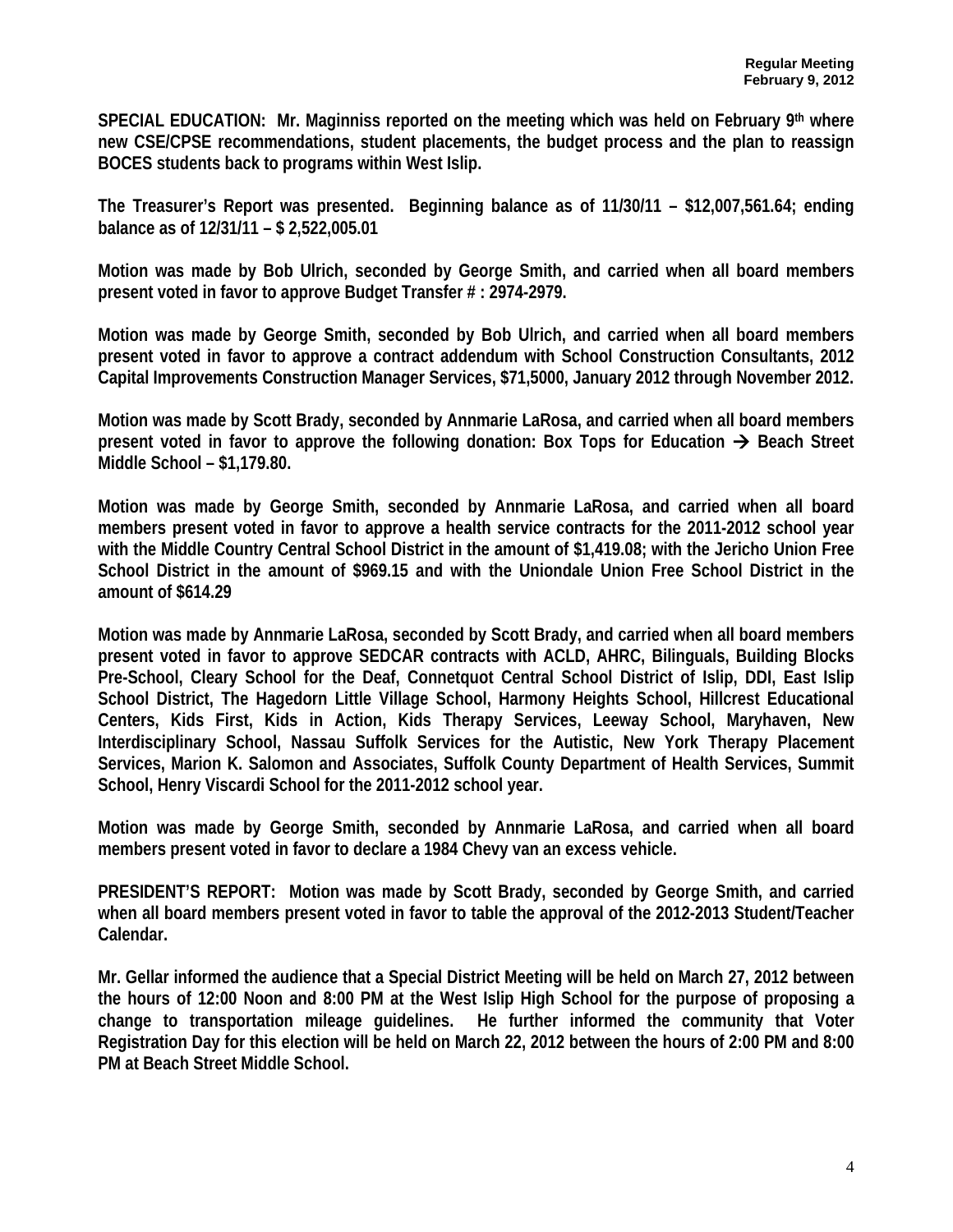**SUPERINTENDENT'S REPORT: Motion was made by Bob Ulrich, seconded by Annmarie LaRosa, and carried when all board members present voted in favor to approve a Memorandum of Agreement with WISE.** 

**Richard Simon reminded the community that Substance Abuse Awareness Week will take place February 26th – March 4th where a variety of events will take place districtwide. He informed the audience that the PAWS Gala will now be held on April 27, 2012 honoring Maria McNamee and Sue Huscilowitc. The event will be held at Southward Ho Country Club. Mr. Simon mentioned that representatives from the West Islip School District will participate in the annual Legislative Breakfast which will be held on February 11, 2012.** 

**NOTICES AND REMINDERS: The first meeting of the Budget Advisory Committee will be held on February 15th in the Beach Street Library/Media center and George Smith and Wendy Duffy will co-chair this committee. The first Budget Worksession will be held on February 28th at 7:30 PM in the Beach Street Cafeteria.** 

**During the "Invitation to the Public" the following people spoke: Michelle Herzing, Doreen Hantzschel, Kristine Cantwell, Carol Miller, Catherine Artusa, Peter Quinn, Robert Maresca, Rich Trent, Valeria Rivera, Lisa Minissale, Marceil O'Connell, Kim McCandless and Linda Millet. Subjects of concern have been recorded in the Public Participation Log.** 

**Motion was made by Annmarie LaRosa, seconded by Scott Brady and carried when all board members present voted in favor to adjourn to Executive Session at 10:16 PM for the purpose of discussing personnel, negotiations, and/or litigation.** 

**Meeting reconvened at 11:40 PM on a motion by Ron Maginniss, seconded by Scott Brady and carried when all board members present voted in favor.** 

**Motion was made by George Smith, seconded by Scott Brady and carried when all board members present voted in favor to approve an attendance zone waiver for Zachary B.** 

**Motion was made by George Smith, seconded by Bob Ulrich and carried when all board members present voted in favor to adjourn to Super-Executive Session at 11:41 PM.** 

**Meeting adjourned at 12:05 AM on a motion by Annmarie LaRosa, seconded by Bob Ulrich and carried when all board members present voted in favor.** 

**Respectfully submitted by,** 

*Jeanne Koeper* 

 **Jeanne Koeper District Clerk** 

**All correspondence, reports, or related materials referred to in these minutes are on file in the District Office.** 

*\*Conditional pending fingerprint clearance.*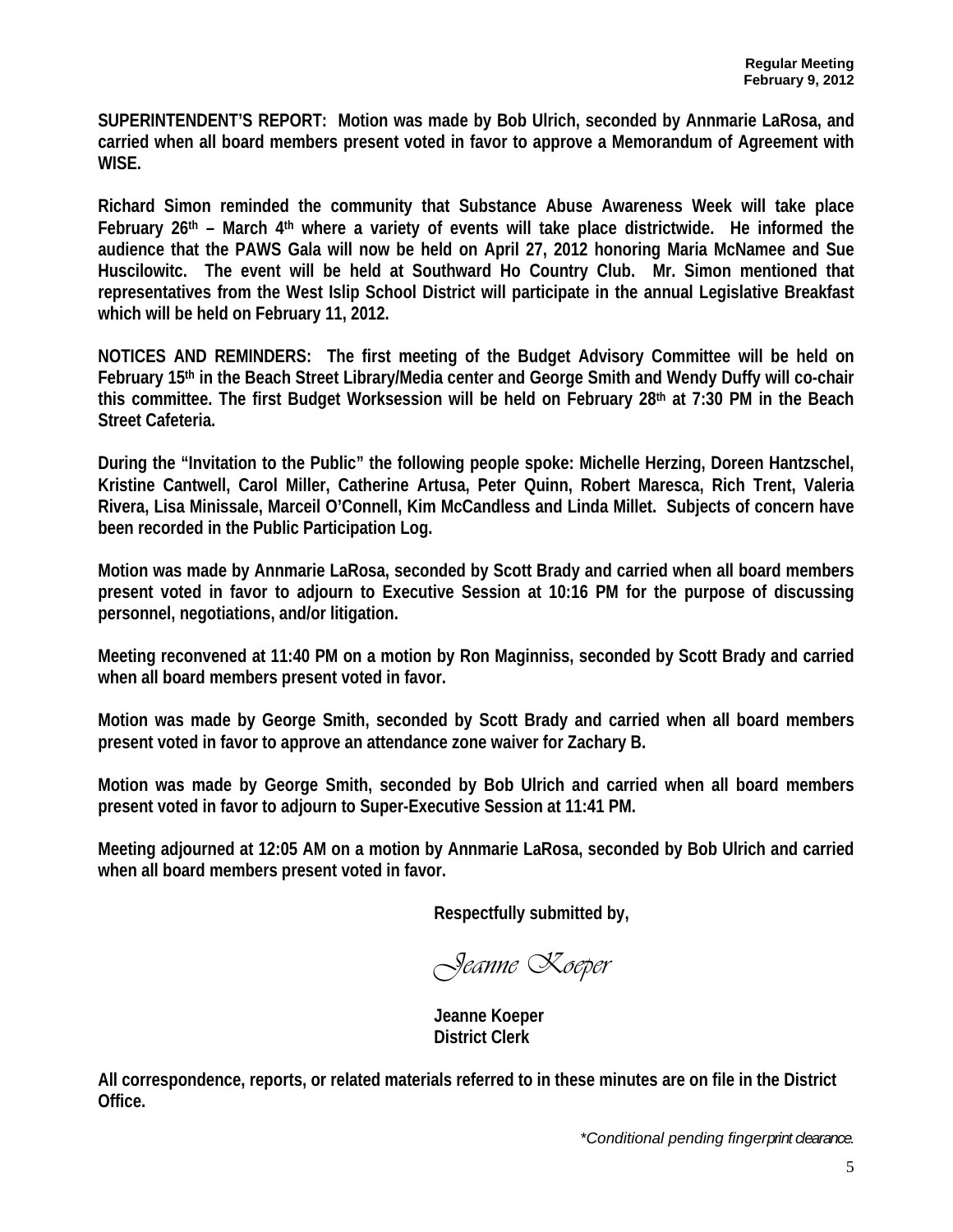# **PUBLIC PARTICPATION LOG**

**Regular Meeting – February 9, 2012** 

**Ms. Michelle Herzing; 241 Sears Road, West Islip; Ms. Herzing asked the Board to reconsider its decision to close Westbrook and mentioned she had a petition requesting the same.** 

**Ms. Doreen Hantzschel; 1129 Jefferson Avenue, West Islip; Ms. Hantzschel spoke about ensuring a smooth transition for all students and suggested the Board consider changing the names of all elementary school buildings. She also discussed special education issues.** 

**Ms. Kristine Cantwell; 58 Sylvia Drive, West Islip; Ms. Cantwell told the Board the decision to close Westbrook Elementary School is a mistake as she feels Westbrook is the larger school and can accommodate more students which will eliminate overcrowding.** 

**Ms. Carol Miller; 16 Dana Lane, West Islip; Ms. Miller asked the Board to reconsider its decision to close two elementary schools and instead close one elementary and one middle school.** 

**Ms. Catherine Artusa; 574 Peter Paul Drive, West Islip; Ms. Artusa said questioned if projected class size enrollments would be available and incorporated into the budget process. She also asked if any inquiries have been received with regard to selling or leasing Kirdahy Elementary School.** 

**Mr. Peter Quinn; 675 Tanglewood Road, West Islip; Mr. Quinn spoke about school finance and state aid.** 

**Mr. Robert Maresca; 688 Pat Drive, West Islip; Mr. Maresca proposed to the Board that they should consider SAT scores in the hiring process.** 

**Mr. Rich Trent; 70 Alice Road, West Islip; Mr. Trent discussed the closing of schools and the implications therein.** 

**Mrs. Valerie Rivera; 408 Myrtle Avenue, West Islip; Ms. Rivera inquired about bond issue projects and the process involved in bidding these projects.** 

**Ms. Lisa Minissale; 75 Gladstone Avenue, West Islip; Ms. Minissale asked for clarification on Regents and RCT student performance.** 

**Ms. Marceil O'Connell; 133 Tahlulah Lane, West Islip; Ms. O'Connell asked for clarification on the proposed changes to mileage guidelines for transportation to and from school. She also asked for clarification with requirements associated with voter registration for the vote.** 

**Ms. Kim McCandless; 727 Peter Paul Drive, West Islip; Ms. McCandless asked the Board to make safety issues and concern a priority when redistricting elementary students.** 

**Ms. Linda Millet; 76 Oak Neck Lane, West Islip; Ms. Millet concerns revolved around transportation issues as it relates to redistricting and the proposed change in mileage requirements.**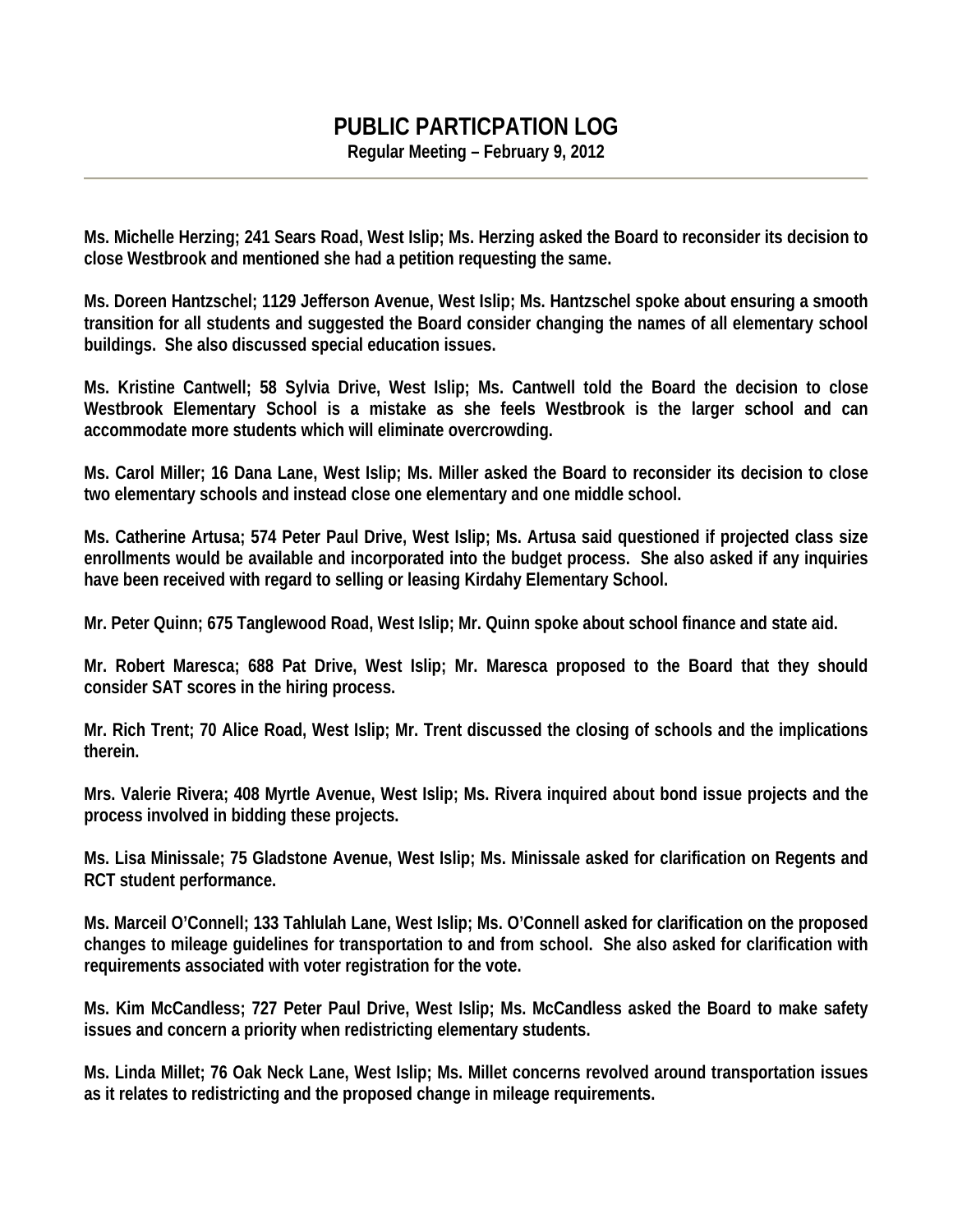# **~ PLANNING SESSION ~ MEETING OF THE BOARD OF EDUCATION**

**February 28, 2012 – District Office** 

| <b>PRESENT:</b> | Mr. Gellar, Mr. Brady, Mrs. LaRosa, Mr. Maginniss, Mr. Smith, Mr. Ulrich |
|-----------------|--------------------------------------------------------------------------|
| ABSENT:         | Mr. Zotto                                                                |
| ADMINISTRATORS: | Mrs. Burns, Mrs. Duffy, Mr. Simon, Mr. Zocchia                           |
| ABSENT:         | <b>None</b>                                                              |

**Meeting was called to order at 9:15 PM.** 

**Motion was made by Bob Ulrich, seconded by Annmarie LaRosa and carried when all board members present voted in favor to approve TEACHING: PROBATIONARY APPOINTMENT: Vanessa Salubro***, Foreign Language; effective January 16, 2012 through January 15, 2015.* 

**Motion was made by George Smith, seconded by Annmarie LaRosa, and carried when all board members present voted in favor to approve TEACHING: CHILD-BEARING LEAVE OF ABSENCE:**  *Kristina Rosenberg, Reading; effective February 16, 2012.* 

**Motion was made by Bob Ulrich seconded by Annmarie LaRosa, and carried when all board members present voted in favor to approve TEACHING: CHILD-BEARING LEAVE OF ABSENCE:** *Mary Stewart, Elementary; effective February 27, 2012.* 

**Motion was made by George Smith, seconded by Bob Ulrich, and carried when all board members present voted in favor to approve CLASSIFIED (CIVIL SERVICE): PROBATIONARY APPOINTMENT:**  *Michael Beckerman, Maintenance Mechanic II/Groundskeeper; effective February 29, 2012.* 

**Motion was made by Bob Ulrich, seconded by Annmarie LaRosa, and carried when all board members present voted in favor to approve CLASSIFIED (CIVIL SERVICE): TERMINATION:** *Larry Pacifico, Custodial Worker I; effective February 22, 2012.* 

**Motion was made by Bob Ulrich seconded by Annmarie LaRosa, and carried when all board members present voted in favor to approve OTHER: ADVISORS/CLUBS 2011-2012 SCHOOL YEAR:** *Dave Kaufman; Photography Newspaper/Yearbook.* 

**Motion was made by Bob Ulrich, seconded by Annmarie LaRosa, and carried when all board members present voted in favor to approve OTHER: HOME INSTRUCTION:** *Shawn DeVito, Music; effective January 17, 2012; and Nicole McMahon, Health; effective February 29, 2012.* 

**Motion was made by George Smith, seconded by Ron Maginniss, and carried when all board members present voted in favor to approve OTHER: SUBSTITUE NURSE: \****Korianne DeStefano, effective February 29, 2012; \*Sharon Grieco, effective February 29, 2012; \*Catherine Sullivan, effective February 29, 2012..*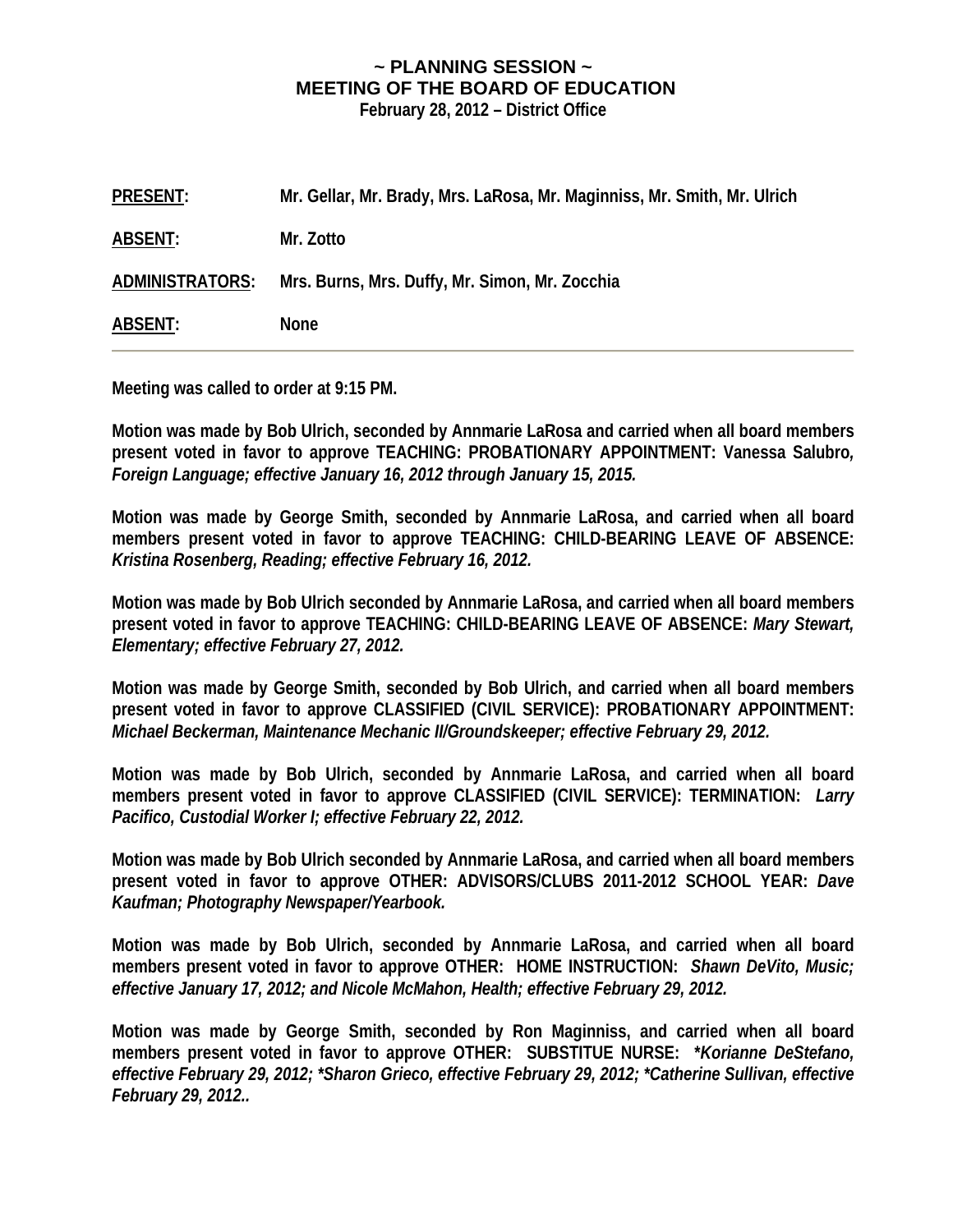**Motion was made by George Smith, seconded by Annmarie LaRosa, and carried when all board members present voted in favor to approve OTHER: SUBSTITUE TEACHER:** *Alicja Dull, effective February 29, 2012; Joes Espinal, effective February 29, 2012; Lindsey Ferraro, effective February 29, 2012; Donna Rice, effective February 29, 2012 and Francesca Sparacio, effective February 29, 2012.* 

**Motion was made by Bob Ulrich, seconded by Annmarie LaRosa and carried when all board members present voted in favor to adjourn to Executive Session at 9:57 PM for the purpose of discussing personnel, negotiations, and/or litigation.** 

**Meeting reconvened at 11:03 PM on motion by George Smith seconded by Bob Ulrich and carried when all board members present voted in favor.** 

**Motion was made by George Smith, seconded by Bob Ulrich and carried when all board members present voted in favor to approve a retirement incentive for Louis Zocchia.** 

**Meeting adjourned at 11:04 PM on motion by Bob Ulrich seconded by Ron Maginniss and carried when all board members present voted in favor.** 

 **Respectfully submitted by,** 

*Jeanne Koeper* 

 **Jeanne Koeper District Clerk** 

**All correspondence, reports, or related materials referred to in these minutes are on file in the District Office.**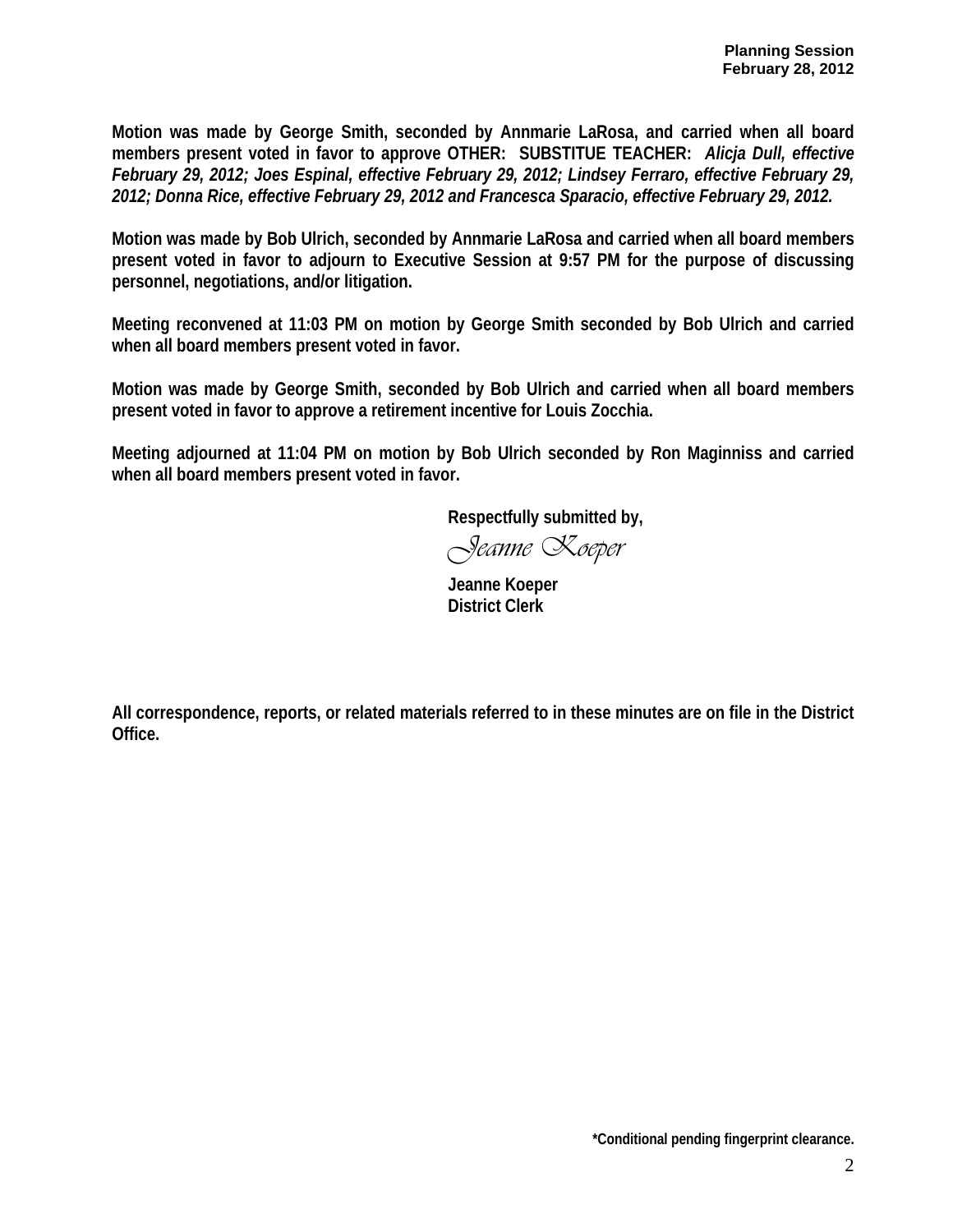### **Education Committee meeting February 9, 2012**

Members: S. Gellar, A. LaRosa, B. Burns

Also in attendance: S. Brady, R. Maginniss

The meeting convened at 7:15 p.m.

#### 1. Regents Results

Mrs. Burns reported on the January Regents results. Students sat for 151 Regents Exams or Regents Competency Tests and posted a 55% pass rate. This testing period is available to those students who missed the June and August exams, or those who did not successfully pass the tests in June or August. The students who passed the tests are now one step closer to fulfilling their graduation requirements.

#### 2. International Baccalaureate Program Update

The high school is currently engaged in the course selection process. To date, there are 466 requested seats in 28 different IB courses. In the 2012-2013 school year, IB Biology will be offered for the first time as a higher level course. The humanities courses continue to have strong enrollment, and have attracted additional students who do not wish to earn the diploma, but wish to take advantage of earning an IB course certificate.

Mrs. Burns shared some of the extended essay questions for the Class of 2012.

#### 3. Professional Development

Professional development workshops continue to be provided for our first grade teachers in reading workshop and second grade teachers in writing workshop. To date, all kindergarten through second grade teachers have attended workshops that have addressed the alignment of the math curriculum to the Common Core Learning Standards, and third through fifth grade teachers are participating in similar staff development now. Beginning in March, workshops will be offered to our middle school teachers to prepare them for the alignment of the English Language Arts Curriculum with the Common Core. Additionally, the Instructional Support Teams in the secondary buildings are continuing their work with Arlene Crandall, and the administrators are attending workshops at BOCES that address the Common Core Learning Standards, Shared Inquiry Teams, and Student Learning Objectives (SLOs).

## 4. Udall Comprehensive Educational Plan

The Udall staff, facilitated by Mr. Marquardt and Mrs. Vertovez, continues to create the building's Comprehensive Educational Plan, which will be used to develop a twoyear improvement plan for the building. This is a building initiative, and the state